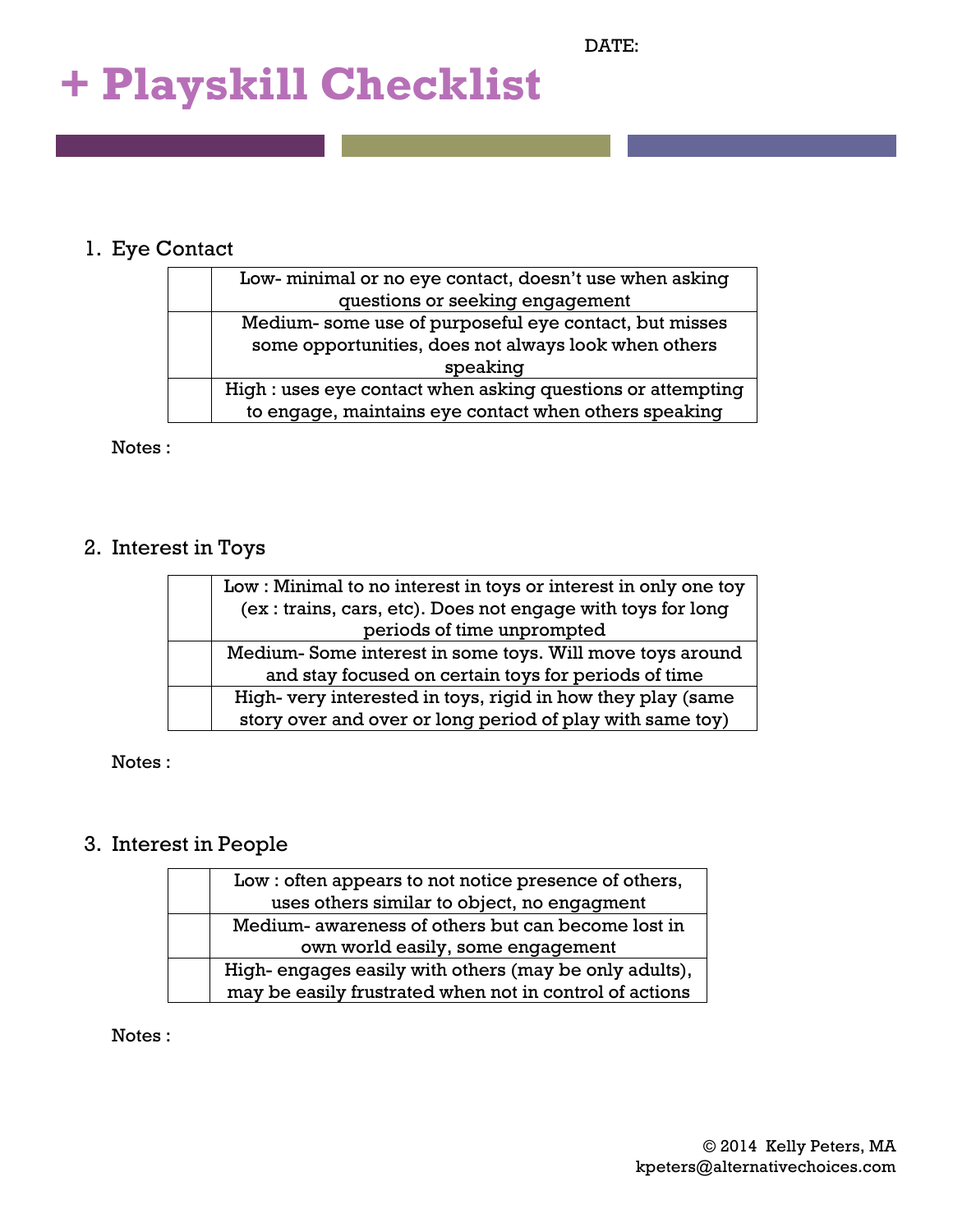

## 4. Attention Span

| Low: struggles to stay focused on play or at table for more<br>than a few mintues $(1-2)$ |
|-------------------------------------------------------------------------------------------|
| Medium-variable abilty to stay seated or limited to certain<br>activities (generally 3-6) |
| High- can stay engaged in a variety of activities for longer<br>periods of time (7-15)    |

Notes :

# 5. Play Skill-

| Pre-Representational Play                                                                                                                           |
|-----------------------------------------------------------------------------------------------------------------------------------------------------|
| Physical manipulation of toys<br>Child grasps, inspects, turns, licks, pokes, holds or waves toy. Child                                             |
| adapts hand movements to physical characteristics of toy.                                                                                           |
| Relational (combinatorial) play<br>Child bangs, stacks, lines up 2 or more objects                                                                  |
| Representational Play                                                                                                                               |
| Self-Related (autosymoblic) play<br>Child pretends to drink from doll's bottle or cup. Exaggerated<br>٠<br>movements suggest awareness of pretense. |
| Doll-Related Play<br>Child places doll on doll chair or in doll bed. Child feeds doll with doll<br>bottle.                                          |

© 2014 Kelly Peters, MA kpeters@alternativechoices.com